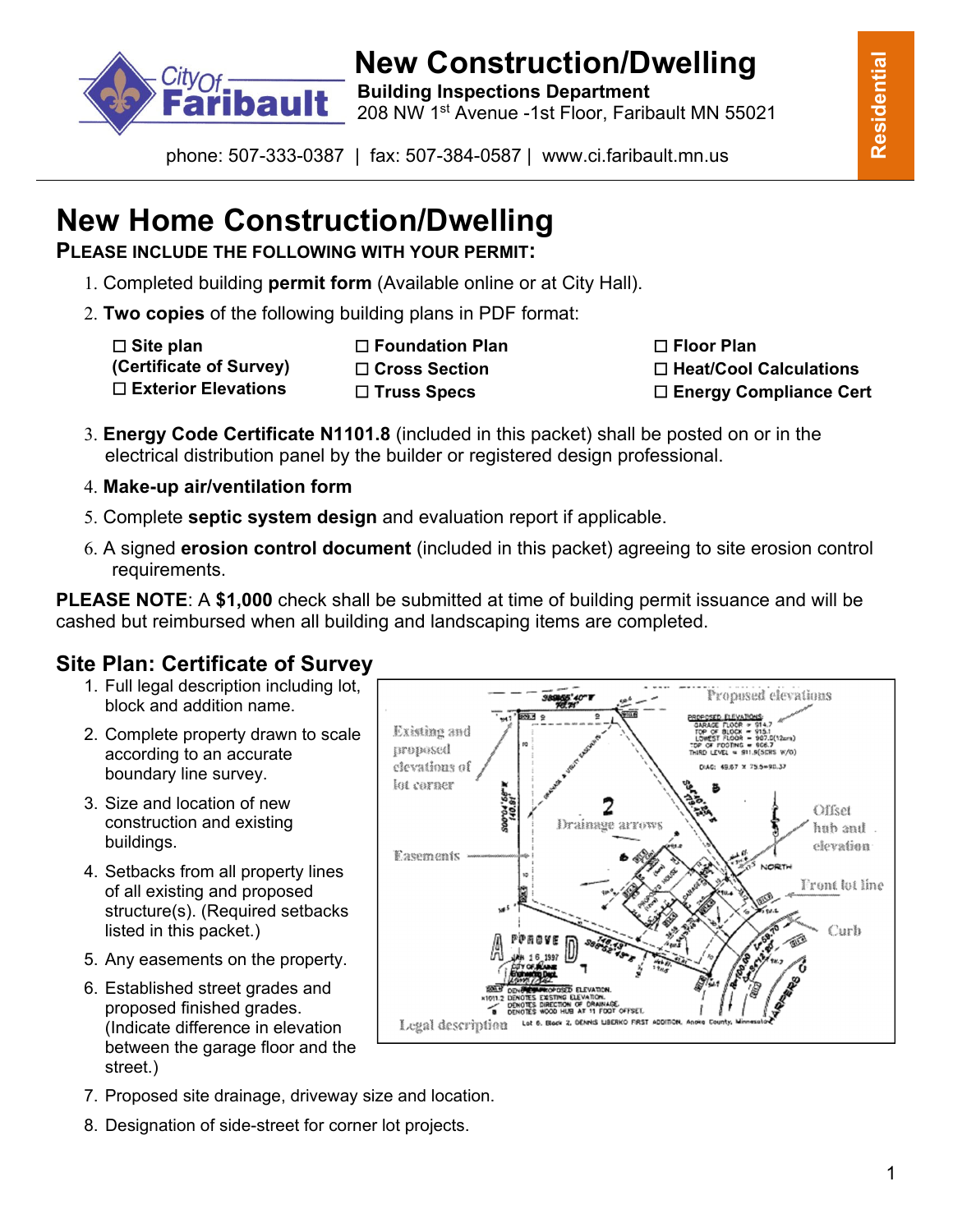#### **Foundation Plan:**

- 1. Continuous and column pad footings size/location.
	- a) Width and thickness.
	- b) Reinforcement size (re-bar) and placement.
- 2. Foundation wall thickness, height and material. Provide manufacturer's installation requirements for non-traditional foundations systems.
- 3. The following shall be identified on the plan:
- $\triangleright$  Wall reinforcement location, size, spacing and point load locations.
- $\triangleright$  Insulation (R-Value)
- $\triangleright$  Stairways.
- $\triangleright$  Egress window locations. (Basements with habitable space, every sleeping room)
- $\triangleright$  Sill plate anchorage type, location and spacing.
- $\triangleright$  Sizes of treated sill plates.
- $\triangleright$  Ground location for electrical service bonding.
- $\triangleright$  Radon system design information.

#### **Floor Plans:**

- 1. Room uses, dimensions and whether room will be finished or not.
- 2. Location of the following mechanical equipment:
	- $\triangleright$  Heaters (Furnace, Water Heater)
	- $\triangleright$  Ventilation (Air exchangers, exhaust fans)
	- $\triangleright$  Large appliances (washer, dryer)
	- $\triangleright$  Decorative appliances (Gas fireplace)
- 3. Smoke and Carbon Monoxide alarm locations
- 4. Size and location of bath tub and attic/crawl space access panels
- 5. Window and door locations, dimensions, u-factors and fall protection requirements
- 6. Floor joist sizes, spans and spacing
- 7. Size of beam supporting joists along with girder locations
- 8. Sizes and spacing of posts supporting beams
- 9. Safety glazing and egress window locations
- 10. Stair and landing locations, dimensions and required lighting
- 11. Under floor protection

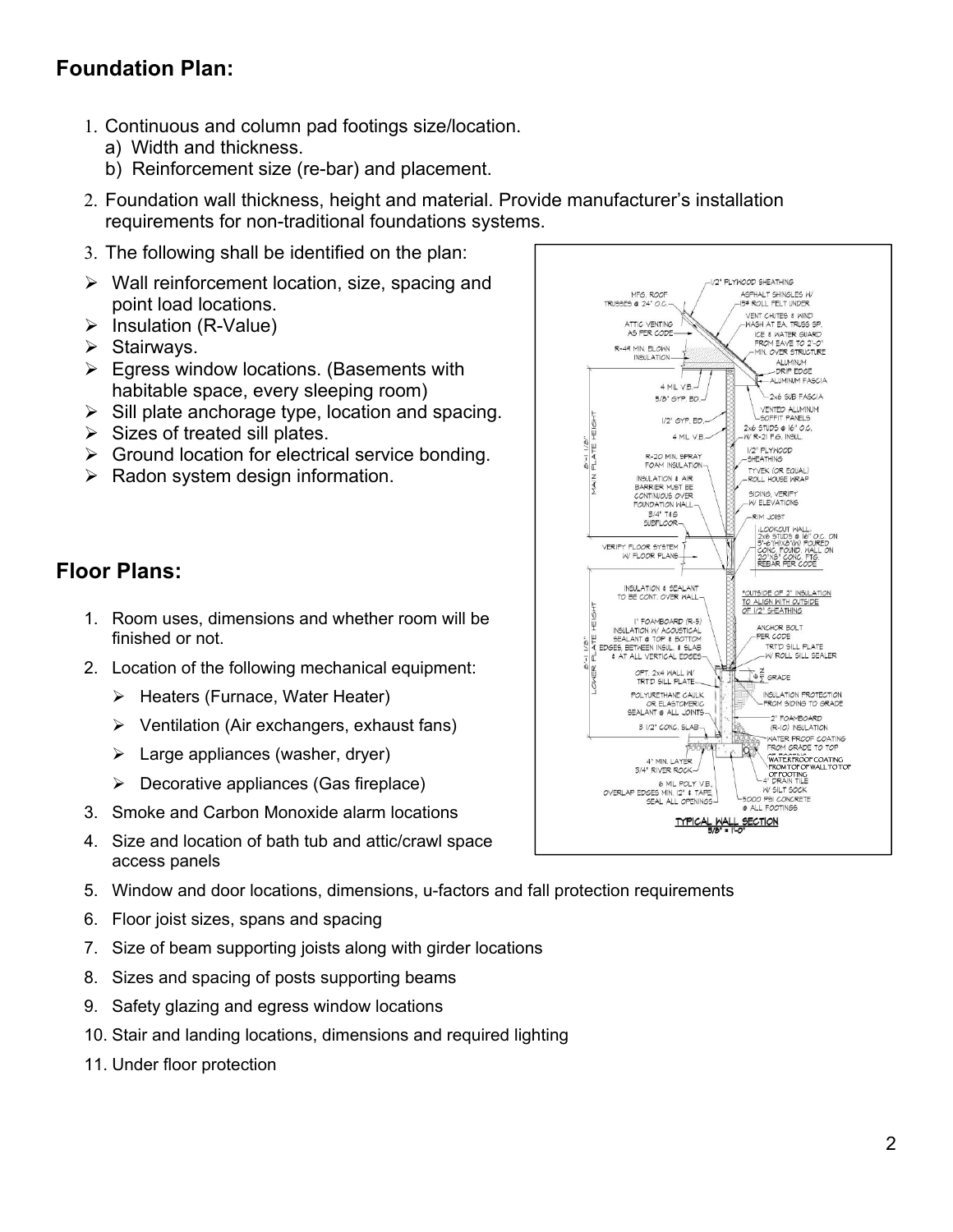#### **Exterior Elevations:**

To include the following: All sides of the building, windows and doors, exterior finish material/orientation, and finish grade

### **Cross Section:**

- 1. Footing dimensions, reinforcement and drainage
- 2. Foundation material, dimensions, reinforcement, water-proofing and insulation detail
- 3. Grade, distance from grade to bottom of footing and distance to wood framing
- 4. Sill plate and rim joist type and size as well as rim joist insulation
- 5. Anchor bolt sizing, type, location and spacing
- 6. Floor joist type, span, spacing and sub-floor material
- 7. Location and spacing of solid blocking or diagonal bracing where foundation walls are parallel to floor framing
- 8. Radon system details
- 9. Stair detail w/relevant code sections in sufficient detail for review
- 10. Wall framing type, height, insulation, headers, air/vapor barrier type and location, interior and exterior wall finish materials
- 11. Clear headroom dimensions at all floor levels
- 12. Brick veneer, air space or lath, wall ties, weep holes and flashing detail
- 13. Roof/ceiling framing, attachment to bearing walls, attic insulation, air/vapor barrier and ceiling finish
- 14. Eave and rake edge overhangs, energy heel heights, wind-wash protection, roof ventilation, insulation baffles and listed fascia material
- 15. Roof slopes, ice & water protection, roof underlayment and coverings

### **Required Inspections:**

The following inspections shall be obtained during the construction of the building. It is the responsibility of the party doing the work to make arrangements with the Building Inspections Department for inspections:

#### **Building Inspections - 507-333-0387**

#### **Electrical Inspections - 507-333-0356.**

- 1. **Footing Inspection** After excavation is complete, footings are formed, and reinforcing steel is in place. Property pins must be marked and visible to verify setbacks.
- 2. **Foundation –** Poured walls/ICFs or similar systems shall be inspected after all forms are in place and required reinforcing steel is in place. All foundation walls shall be inspected for waterproofing, drain tile, and other code requirements prior to backfill.
- 3. **Plumbing Underground –** After all below grade plumbing is completed and prior to covering.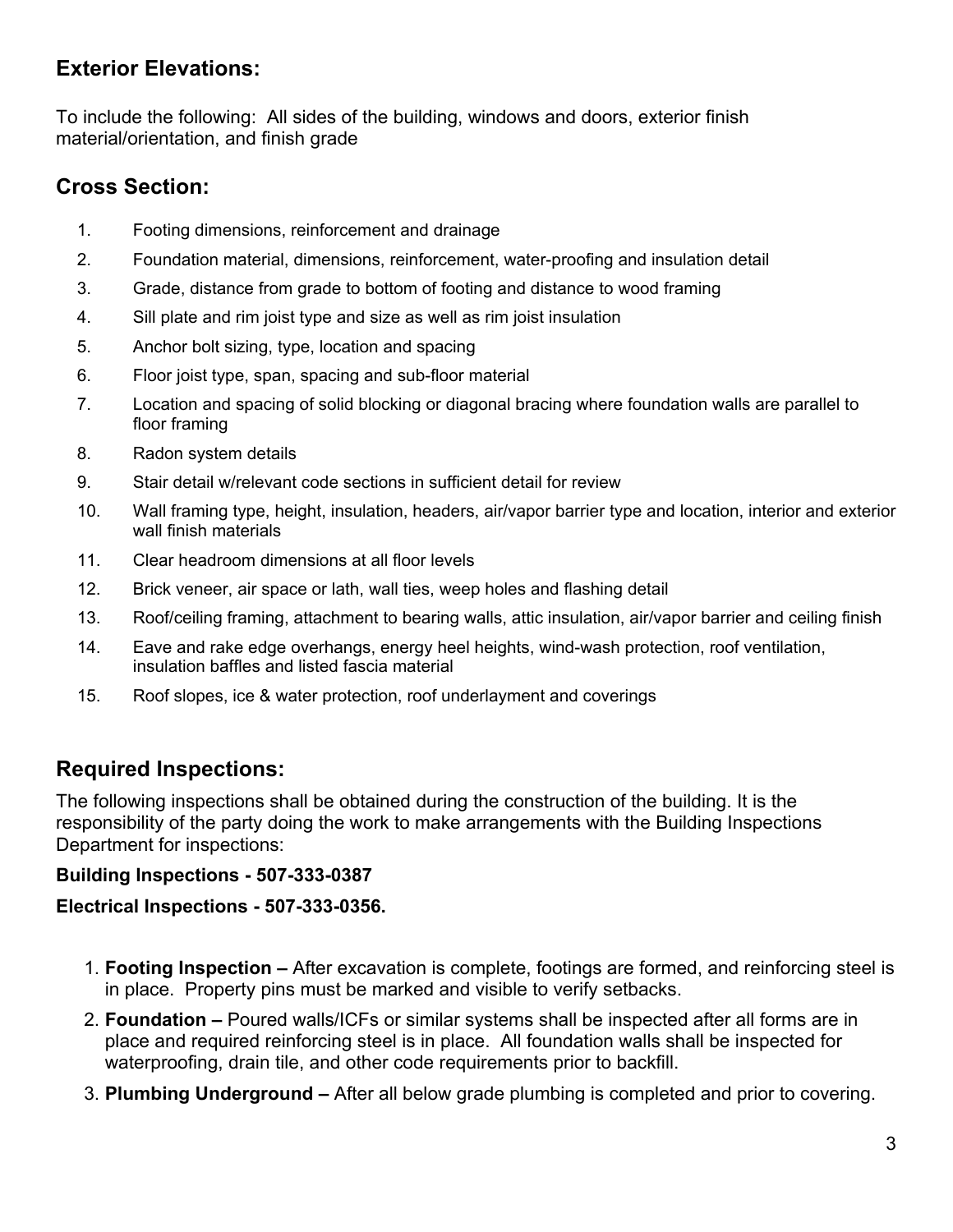- 4. **Concrete Slab and Under**-**floor** After radon system is installed in-slab reinforcing steel is in place prior to placing concrete.
- 5. **R/I Inspection** Inspections of plumbing, mechanical, gas, sprinklers, and electrical systems shall be made before covering and concealment. Prior to or in conjunction with framing inspection.
- 6. **Framing Inspection** After the roof, masonry, framing, fire-stopping, draft-stopping, and bracing are in place and after all R/I inspections have been approved. Structure to be "weather tight" and Electrical R/I completed by framing inspection.
- 7. **Insulation Inspection –** After exterior walls are insulated and vapor barrier is installed and sealed.
- 8. **Lath and Gypsum –** Lath to be inspected prior to coating and gypsum to be inspected prior to taping if part of a fire-resistive assembly.
- 9. **Fireplaces –** Must be inspected for compliance with building code and manufacturer's instructions.
- 10. **Final Inspections –** After all construction is complete including carpentry, plumbing, mechanical, gas, sprinklers, and electrical systems.
- 11. **Landscape –** Once exterior site work is complete, finish grade has been established and stabilized, and sod and trees installed per ordinance.

#### **Inspection Notes:**

- $\triangleright$  Plumbing At R/I inspection of all drain/waste/vent (DWV) piping and fixtures shall be tested at 5 psi for 15 minutes. At the plumbing final once all fixtures are set a manometer test is required to hold a minimum 1" water column for 15 minutes. Water distribution system shall be tested upon completion to not less than the maximum working pressure under which it is to be used.
- $\triangleright$  Gas Piping Prior to concealing gas lines, system is to be air tested at 25 psi for 10 minutes. (test pressure should be in the middle 50% of the gauge) At mechanical final when all appliances are attached to gas system, a manometer is required at normal operating pressure of the system.
- $\triangleright$  Certificate of Occupancy Occupancy is prohibited until a Certificate is issued by the Building Official.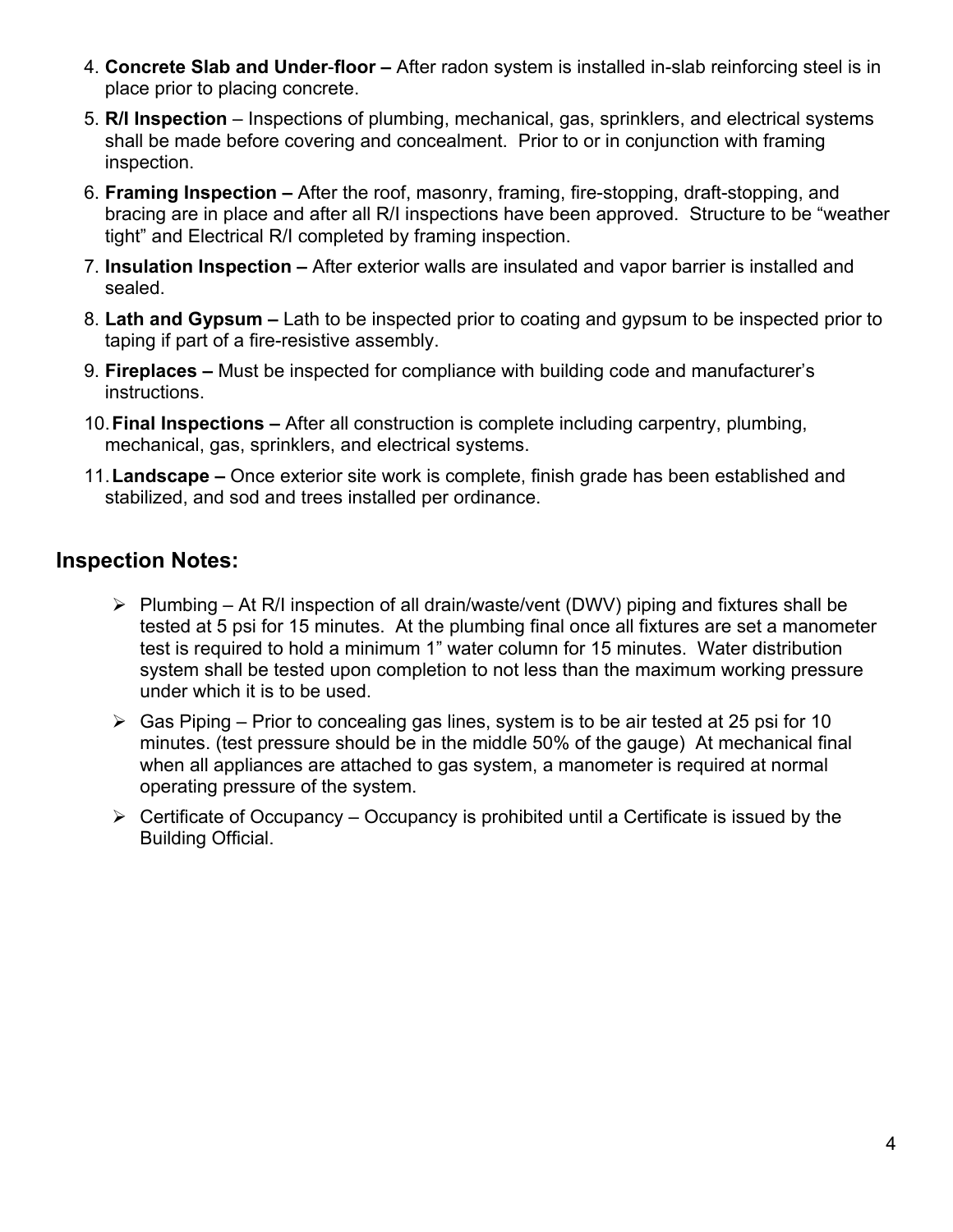#### **New & Altered Construction – Must meet the following:**

- 1. **Room Areas**  At least one habitable room (space used for living, sleeping, eating, or cooking) not less than 120 square feet, other habitable rooms not less than 70 square feet. (Exception: Kitchens) Habitable rooms shall not be less than 7 feet in any direction. Min 7' ceiling height required with some exceptions.
- 2. **Fire-Blocking** Required in the following locations to hinder the spread of a fire:
	- a. In concealed spaces behind walls or in soffits every 10 feet horizontally.
	- b. All interconnection of vertical to horizontal spaces such that occurs at soffits, drop ceilings, and cove ceilings.
	- c. All openings around vents, pipes, ducts, cables and wires at ceiling and floor level.
- 3. **Emergency Egress Windows** Required in basements, and every sleeping room. Minimum clear opening width 20". Minimum clear opening height 24". Total clear net opening area 5.7 square feet. Window well – 9 sqft and allow window to open fully.
- 4. **Width of Hallway** Not less than 3 feet.
- 5. **Stairways**  Minimum of 36" wide, min 6'-8" height measured from line connecting tread nosing, max 7-¾" riser height, min 10" tread depth.(Treads/risers must be equal within 3/8" of all other treads/risers)
- 6. **Landings**  Minimum of 3 feet in direction of travel and as wide as the stair served. (required at top and bottom of stairs, door allowed at top of stairs provided it does not swing over the stairs)
- 7. **Handrails**  Required on at least one side of stairs with 4 or more risers. Located 34-38" above a line connecting tread nosing. Must be continuous from top to bottom and not be interrupted by posts.
- 8. **Guardrails** Required where there is more than a 30" drop. Minimum 36" height, openings in guard must restrict passage of a 4" sphere. Guards on stairs – minimum of 34" high, openings in guard on stairs must restrict passage of a 4-3/8" sphere.
- 9. **Window Fall Protection –** Where the lower part of a window opening is located more than 6 feet above grade, the lowest part of the window opening must be a minimum of 36" above the finished room floor or be equipped with hardware to prevent opening the window more than 4".
- 10. **Automatic Fire Sprinkler Systems (NFPA 13D or P2904) –** Fire sprinklers are required in all townhomes, two-family dwellings, and single-family dwellings. **Exception:** Single family dwellings with less than 4,500 square feet of floor area excluding the garage do not require a fire sprinkler.
- 11. **Smoke Alarms** Required in each sleeping room, outside each sleeping area in the immediate vicinity of the bedrooms, and on each story of the dwelling including basements and habitable attics. Alarms must be hardwired, interconnected, and have battery backup.
- 12. **Carbon Monoxide Alarms –** Required when a fuel-fired appliance is installed or there is an attached garage. Shall be located outside and not more than 10 feet from each sleeping room.
- 13. **Under-stair Protection** Enclosed accessible space under stairs shall have walls and underside of stairs covered with a minimum ½ inch gypsum board.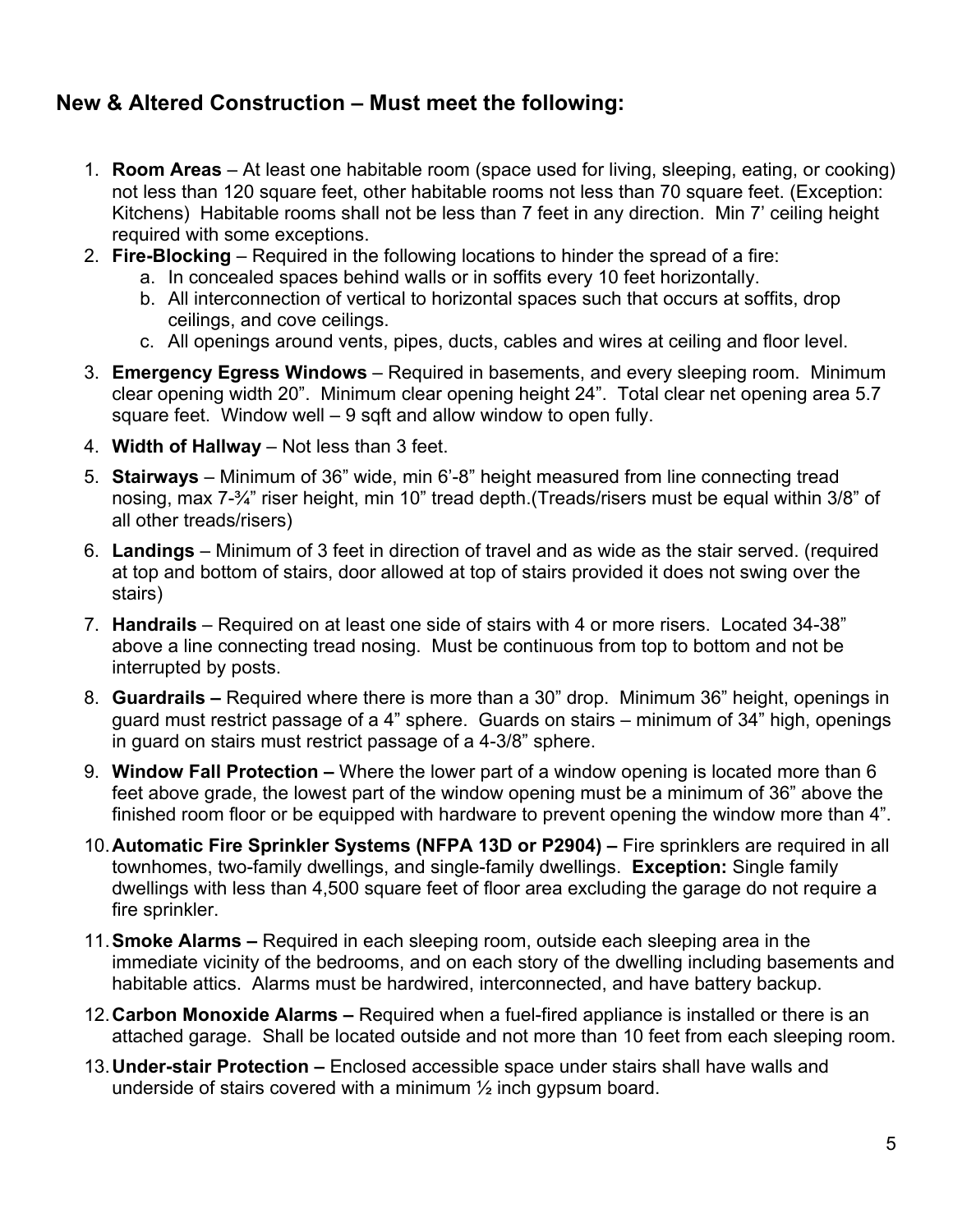- 14. **Foam Plastic –** Foam insulation must be separated from the interior of a building with an approved thermal barrier of minimum ½" gypsum or other approved NFPA 275 thermal barrier material. Maximum thickness of 3-1/4" spray foam allowed in rim area/headers without a thermal barrier.
- 15. **Window/Door Flashing –** Flashing is to be installed per the manufacturer's installation instructions. All opening require Pan Flashing unless an alternate is provided in manufacturer's instructions. Pan flashing shall be sloped in such a manner as to direct water outside and over the weather-barrier.

#### 16. **Other Flashing Areas:**

- a. Intersection of chimneys with frame or stucco walls.
- b. Under and at ends of masonry, wood, or metal copings and sills.
- c. Continuously above all projecting wood trim.
- d. Where exterior porches, decks, or stairs attach to a wall or floor of wood-frame construction.
- e. At wall and roof intersections.
- f. Where exterior material meets in other than a vertical line.
- g. Where sloped roofs terminated within a wall plane, kick out flashing to divert water away from wall.
- 17. **Attached Garages** Openings from an attached garage cannot open directly into a sleeping room and must be equipped with a solid minimum 1-3/8" thick wood door, solid or honey-comb minimum 1-3/8" steel door, or a 20-minute fire rated door. Minimum ½" sheetrock on garage side of wall between garage and dwelling, minimum 5/8" sheetrock on ceiling of garage if dwelling space above.
- 18. **Roofs –** Attics must be vented at a rate of 1/150 square feet of the vented space, or 1/300 if 40-50% of the required venting is provided within 3 feet of the peak and the balance is provided at eave/cornice. Ice/Water underlayment required from eaves edge to 24" minimum inside exterior wall line. Attic access opening minimum 22" x 30" required to attics over 30 square feet with minimum of 30" vertical height. Access shall be located in a hallway or other readily accessible location.
- 19. **Address Numbers** Must be visible from the street with minimum 4" high numbers with a minimum ½" stroke width. If home is not visible from a public way, a monument, pole, or other sign shall be used to identify the structure from the public way.
- 20. **Radon Venting –** A passive radon control system consisting of a gas permeable material (4" of clean rock), a soil-gas membrane (6-mil poly), and vent piping (3" or 4" PVC or ABS) shall be installed. An outlet must be installed in the attic near the anticipated location of a fan.
- 21. **Backflow Protection –** All threaded hose type connections must be protected with an approved backflow protector. (Vacuum Breaker or Check valve)
- 22. **Shower/Bath Valves –** Require anti-scald valves which are thermostatic, pressure-balancing, or combination thermostatic and pressure-balancing complying with ASSE 1016.
- 23. **Toilets –** Minimum 15" clearance required from center of toilet to both side, and 24" clear space in front of the toilet. Minimum 6'4" ceiling height at front center of toilet.
- 24. **Portal Frame –** Required adjacent to garage doors if min braced wall panel is not maintained.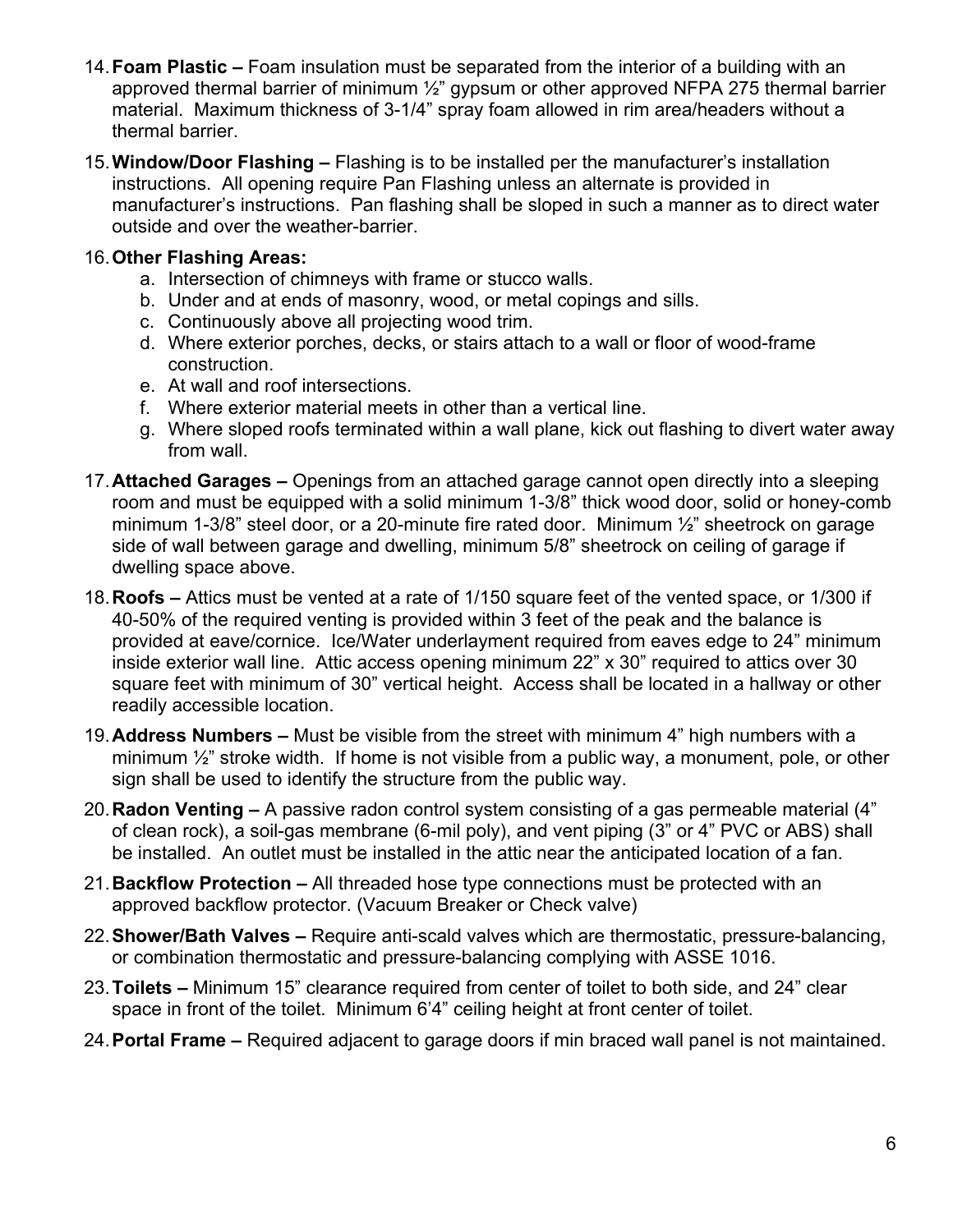- 1. **Building Certificate** Required to be completed and posted on or in the electrical service panel. Must include address, contractor name, installed insulation types and R-values with location, ducts outside conditioned space, window U-factors, air leakage test results, information on all installed equipment (types, input ratings, manufacturers, model #'s, efficiencies) heating/cooling/water heating, structures calculated heat loss, cooling load, and heat gain, ventilation system type, location, capacity, buildings designed continuous/total ventilation rates, and make up air.
- 2. **Waterproofing** Concrete and Masonry foundation walls must be waterproofed. Shall extend from top of footing, up entire exterior of wall and across top of wall to interior wall edge. Above grade waterproofing must be protected to 6" below grade.

| <b>Maximum</b><br>Fenestration<br>U-Factor | <b>Maximum</b><br><b>Skylight</b><br><b>U-Factor</b> | <b>Minimum</b><br>Ceilina<br><b>R-Value</b> | Min.<br><b>Wood Frame</b><br>Wall<br><b>R-Value</b> | Min. Mass<br>Wall<br><b>R-Value</b> | Min.<br><b>Floor</b><br><b>R-Value</b> | <b>Minimum</b><br><b>Basement</b><br><b>Wall R-Value</b> | Min. Slab<br><b>R-Value</b><br>/Depth | Min. Crawl<br><b>Space Wall</b><br><b>R-Value</b> |
|--------------------------------------------|------------------------------------------------------|---------------------------------------------|-----------------------------------------------------|-------------------------------------|----------------------------------------|----------------------------------------------------------|---------------------------------------|---------------------------------------------------|
| 0.32                                       | 0.55                                                 | 49                                          | 20 or $13+5$                                        | 15/20                               | 30                                     | 15                                                       | 10, $3\frac{1}{2}$ ft.                | 15                                                |

- 3. **Table R402.1.1 Insulation and Fenestration Requirements by Component**
- 4. **Basement Walls** Concrete and masonry walls shall have a minimum R15 with a minimum R10 on the exterior side of the wall. Interior insulation other than closed cell spray foam, shall not exceed R-11. Only the minimum R10 on the exterior is required if blower door results do not exceed 2.6 air changes/hour and the total square feet of above grade foundation does not exceed 1.5 times the total lineal feet of foundation.
- 5. **Sunrooms** Must comply with energy code unless thermally isolated from the home, then min R-24 allowed in ceiling, and min R-13 in exterior sunroom walls. Max U-factor for windows of sunroom exterior walls is 0.45, skylights are max 0.70.
- 6. **Air Leakage** A blower door test at 50 Pascal must be conducted to verify the buildings thermal barrier leakage rate not allowed to exceed 3 air changes per hour. All recessed lights shall be IC-rated and labeled as having an air leakage rate not more than 2.0 cfm in accordance with ASTM E 283.
- 7. **Mechanical Ventilation** Required to be balanced within +/-10% of design. Outdoor intakes/exhausts shall have automatic or gravity dampers that close when system is not operating. Intake/exhaust outlets must have permanent labels on exterior.
- 8. **Mechanical Ducts –** Use of framing cavities for supply or return air not allowed, all supplies and returns must be ducted and sealed. Any ducts outside the conditioned space must be insulated to min R-8 with a vapor jacket and the entire system must be pressure tested to no more than 4 cfm leakage per 100 square feet of conditioned space at 25 Pascal.
- 9. **Hot Water Pipe Insulation** Min R-3 insulation required on piping larger than ¾", piping from water heater to kitchen fixtures, piping from water heater to distribution manifold,  $\frac{1}{2}$ " pipe runs over 20', ¾" pipe runs over 10'.
- 10. **Lighting** Minimum of 75% of the bulbs in permanently installed fixtures shall be CFL, T-8 or smaller fluorescent, or bulbs of 60 lumens/watt for bulbs over 40 watts, 50 lumens/watt for bulbs 16-40 watts, and 40 lumens/watt for bulbs 15-0 watts. Or 75% of permanently installed fixtures contain only bulbs complying with previous stated requirements.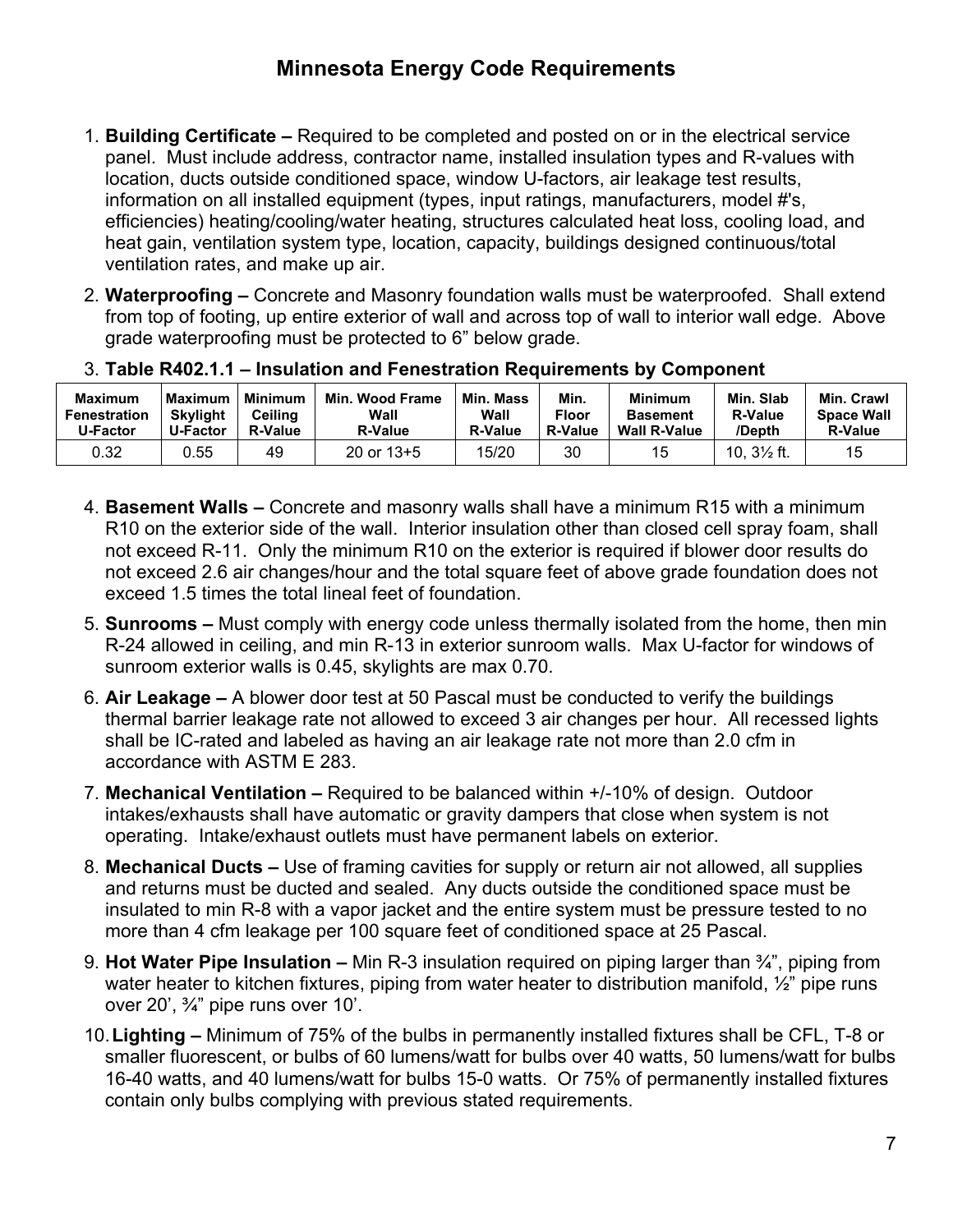#### **Table R403.5.1-Mechanical Ventilation System Fan Efficacy**

| Fan Location              | Air Flow Rate Minimum<br>(CFM) | Minimum Efficacy (CFM/WATT) | Air Flow Rate Maximum<br>(CFM) |  |
|---------------------------|--------------------------------|-----------------------------|--------------------------------|--|
| Range Hoods               | Anv                            | 2.8 cfm/watt                | Any                            |  |
| In-Line Fans              | Anv                            | 2.8 cfm/watt                | Anv                            |  |
| Bathroom, Utility<br>Room | 10                             | 1.4 cfm/watt                | ~< 90                          |  |
| Bathroom, Utility<br>Room | 90                             | 2.8 cfm/watt                | Any                            |  |

#### **Table R403.5.2-Ventilation CFM Base on Conditioned Space and # of Bedrooms**

| # of Bedrooms            |            | ◠          | 3          | 4          | 5          | 6          |
|--------------------------|------------|------------|------------|------------|------------|------------|
| <b>Conditioned Space</b> | Total/     | Total/     | Total/     | Total/     | Total/     | Total/     |
| (in sq. ft.)             | Continuous | Continuous | Continuous | Continuous | Continuous | Continuous |
| 1000-1500                | 60/40      | 75/40      | 90/45      | 105/53     | 120/60     | 135/68     |
| 1501-2000                | 70/40      | 85/43      | 100/50     | 115/58     | 130/65     | 145/73     |
| 2001-2500                | 80/40      | 95/48      | 110/55     | 125/63     | 140/70     | 155/78     |
| 2501-3000                | 90/45      | 105/53     | 120/60     | 135/68     | 150/75     | 165/83     |
| 3001-3500                | 100/50     | 115/58     | 130/65     | 145/73     | 160/80     | 175/88     |
| 3501-4000                | 110/55     | 125/63     | 140/70     | 155/78     | 170/85     | 185/93     |
| 4001-4500                | 120/60     | 135/68     | 150/75     | 165/83     | 180/90     | 195/98     |
| 4501-5000                | 130/65     | 145/73     | 160/80     | 175/88     | 190/95     | 205/103    |
| 5001-5500                | 140/70     | 155/78     | 170/85     | 185/93     | 200/100    | 215/108    |
| 5501-6000                | 150/75     | 165/83     | 180/90     | 195/98     | 210/105    | 225/113    |

Total Ventilation Equation = (.02 x sq. ft. of conditioned space) + [15 x (# of bedrooms + 1)] Continuous Ventilation Rate = Total Ventilation Rate / 2

Equation for calculating heat loss:  $Q = U \times A \times (\Delta T)$ 

Q = Heat loss BTU's

 $U =$  the U-value of the walls, windows, ceiling, or floor. (U-value = 1 / R-Value)

 $A = area of the walls, windows, ceiling, or floor.$ 

∆T = Interior Design temp max 72̊ – Winter Dry Bulb Design Temp -16̊ for Faribault, MN

*\*Oversizing of heating equipment shall not exceed 40% of the calculated heat loss.*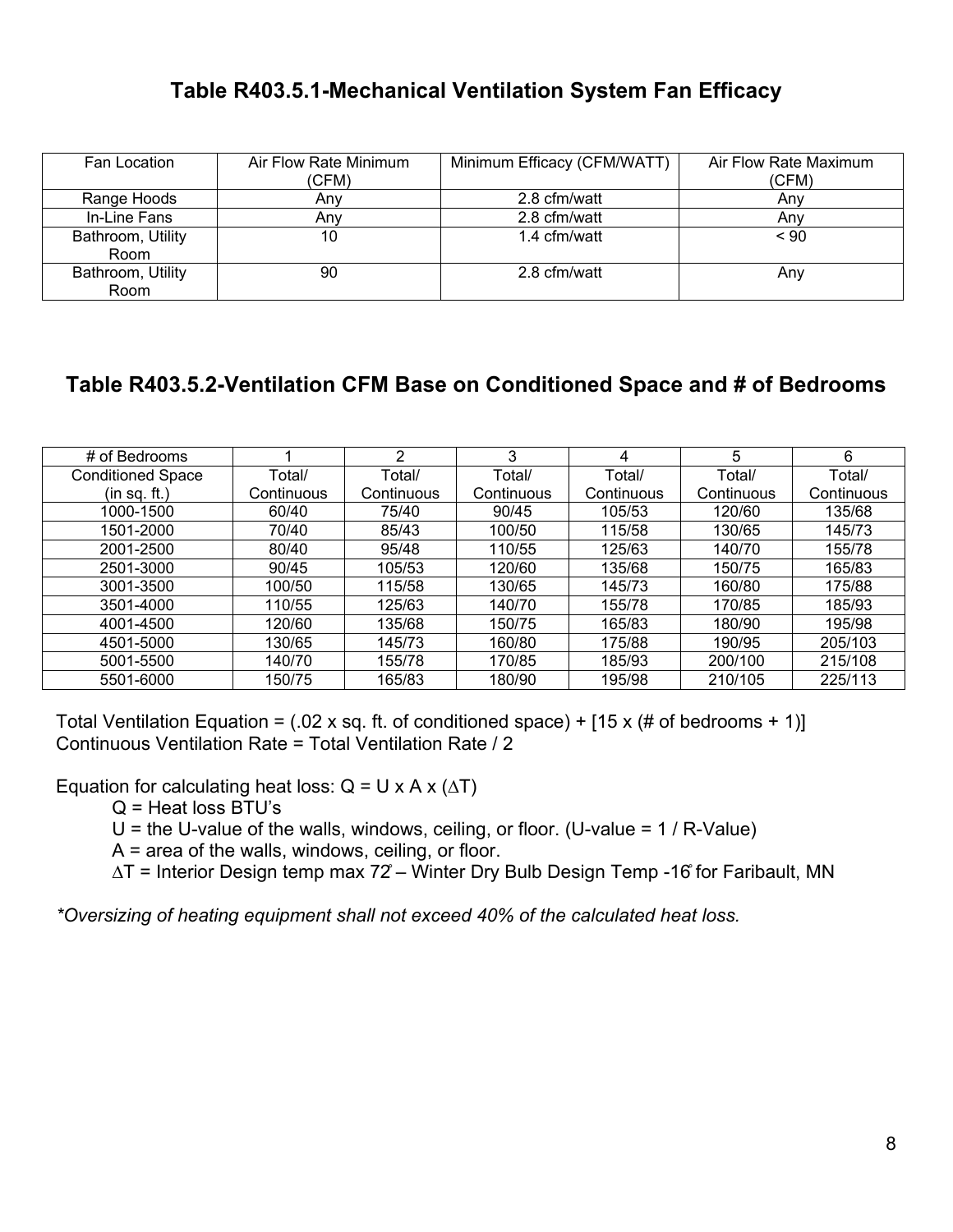#### **Lot requirements/Setbacks – Residential Districts**

| <b>Minimum Lot Area (SQFT)</b>                                     | $R-1$  | $R-2$  | $R-3$                 | $R-4$      |  |
|--------------------------------------------------------------------|--------|--------|-----------------------|------------|--|
| <b>Single Family Detached Dwelling</b>                             |        |        |                       |            |  |
| Served by municipal sewer/water                                    | 10,000 | 8,500  | 6,000                 | 6,000      |  |
| Not served by municipal sewer/water                                | 1 acre | 1acre  | 1 acre                | 1 acre     |  |
|                                                                    |        |        |                       |            |  |
| <b>Single family attached dwellings</b>                            |        |        |                       |            |  |
| End units                                                          |        | 7,000  | 6,000                 | 6,000      |  |
| <b>Interior Units</b>                                              |        | 4,000  | 4,000                 | 4,000      |  |
|                                                                    |        |        |                       |            |  |
| <b>Duplex / Multi-Family Dwellings (Per unit)</b>                  |        |        |                       |            |  |
| Platted after 05/28/1974                                           |        | 6,000  | 4,800                 | (a)        |  |
| Platted prior to 05/28/1974                                        |        | 4800   | 4,800                 | (a)        |  |
| All other uses (Per lot)                                           | 20,000 | 15,000 | 12,000                | 10,000     |  |
|                                                                    |        |        |                       |            |  |
| <b>Minimum Lot Widths</b>                                          |        |        |                       |            |  |
|                                                                    | 75'    | 66'    | 66'                   | 66'        |  |
| Single family detached dwelling<br>Single family attached dwelling | 75'    | 66'    | 66'                   | 66'        |  |
| End units                                                          |        | 60'    | 60'                   | 60'        |  |
| Interior units                                                     |        | 35'    | 35'                   | 35'        |  |
| Duplex (Per building)                                              |        | 66'    | 66'                   | 66'        |  |
| Multi-Family (Per building)                                        |        | 100'   | 100'                  | 100'       |  |
|                                                                    |        |        |                       |            |  |
| <b>Minimum Lot Depth</b>                                           |        |        |                       | 100'       |  |
|                                                                    |        |        |                       |            |  |
| <b>Maximum Lot Coverage</b>                                        | 40%    | 40%    | 60%                   | 70%        |  |
| <b>Building Setback Requirements</b>                               |        |        |                       |            |  |
|                                                                    |        |        |                       |            |  |
| Front                                                              | 25'    | 25'    | $25'$ (b)             | $25'$ (b)  |  |
| Side                                                               | 10'    | 10'    | $10'$ (b)             | $15'$ (b)  |  |
| <b>Corner Side</b>                                                 | 25'    | 25'    | $25'$ (b)             | $25'$ (b)  |  |
| Rear                                                               | 10'    | 10'    | $\overline{10}$ ' (b) | 15'<br>(b) |  |

**a. Lot area requirement, R-4 District.** The lot area requirement for multi-family uses in the R-4 District is twothousand (2,000) square feet per one bedroom dwelling unit plus five-hundred (500) square feet for each additional bedroom within the dwelling unit. In the case of nursing homes, dormitories, hospitals, and other residential facilities, the area requirement shall be one thousand (1,000) square feet for each resident occupancy of the structure.

**b. Yard setback requirements, R-3 and R-4 Districts.** Required building setbacks for the R-3 and R-4 Districts, as indicated in Table 10-2, are based on a building height of up to thirty-five (35) feet. For each additional two (2) feet of building height, an additional one (1) foot will be added to the required setback for all yards.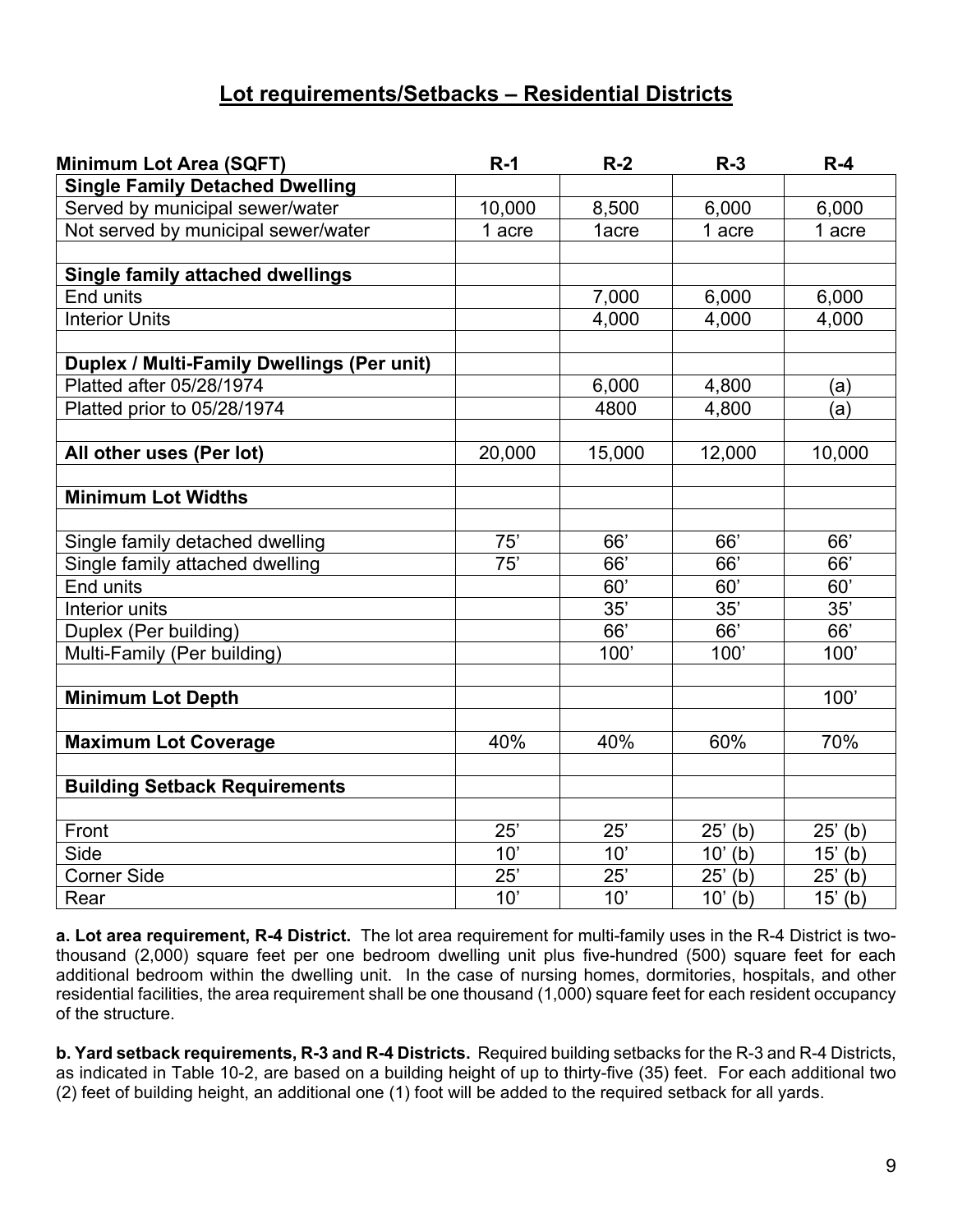

**City of Faribault**  208 1st Ave NW Faribault, MN 55021 Phone: (507) 334-2222 Fax: (507) 384-0509

#### **GRADING Permit Application**

Office Use Only

App. No.:\_\_\_\_\_\_\_\_\_\_\_\_\_\_\_\_\_\_\_\_\_\_\_

|                                 | Date: <u>Cambridge Tenant/Building Name</u> (If Applicable): Cambridge 1996. |                                                                                                                                                                                                                                                                                                                                                                                                                  |        |       |                                |           |      |        |                                                                                                                                                                                                                                |
|---------------------------------|------------------------------------------------------------------------------|------------------------------------------------------------------------------------------------------------------------------------------------------------------------------------------------------------------------------------------------------------------------------------------------------------------------------------------------------------------------------------------------------------------|--------|-------|--------------------------------|-----------|------|--------|--------------------------------------------------------------------------------------------------------------------------------------------------------------------------------------------------------------------------------|
|                                 |                                                                              |                                                                                                                                                                                                                                                                                                                                                                                                                  |        |       |                                | Block Lot | Plat | Parcel |                                                                                                                                                                                                                                |
|                                 |                                                                              |                                                                                                                                                                                                                                                                                                                                                                                                                  |        |       |                                |           |      |        |                                                                                                                                                                                                                                |
|                                 | Applicant is: □Owner                                                         | □Contractor                                                                                                                                                                                                                                                                                                                                                                                                      | $\Box$ |       |                                |           |      |        | Other (Describe): The contract of the contract of the contract of the contract of the contract of the contract of the contract of the contract of the contract of the contract of the contract of the contract of the contract |
| <b>Property</b><br><b>Owner</b> |                                                                              | Name: Last Last First Tull                                                                                                                                                                                                                                                                                                                                                                                       |        |       |                                |           |      |        | Phone: $(\_\_\_\_\_\_\_\$                                                                                                                                                                                                      |
|                                 |                                                                              |                                                                                                                                                                                                                                                                                                                                                                                                                  |        |       |                                |           |      |        | $\text{Fax } #: (\_\_\_\_\_\_\_\_--)$                                                                                                                                                                                          |
|                                 |                                                                              |                                                                                                                                                                                                                                                                                                                                                                                                                  |        |       |                                |           |      |        |                                                                                                                                                                                                                                |
| <b>Contractor</b>               |                                                                              |                                                                                                                                                                                                                                                                                                                                                                                                                  |        |       |                                |           |      |        |                                                                                                                                                                                                                                |
|                                 |                                                                              |                                                                                                                                                                                                                                                                                                                                                                                                                  |        |       |                                |           |      |        | Contr. No.: <u>Contract Contre Contre Contract Control</u>                                                                                                                                                                     |
|                                 |                                                                              | Name: $\frac{1}{\sqrt{1-\frac{1}{1-\frac{1}{1-\frac{1}{1-\frac{1}{1-\frac{1}{1-\frac{1}{1-\frac{1}{1-\frac{1}{1-\frac{1}{1-\frac{1}{1-\frac{1}{1-\frac{1}{1-\frac{1}{1-\frac{1}{1-\frac{1}{1-\frac{1}{1-\frac{1}{1-\frac{1}{1-\frac{1}{1-\frac{1}{1-\frac{1}{1-\frac{1}{1-\frac{1}{1-\frac{1}{1-\frac{1}{1-\frac{1}{1-\frac{1}{1-\frac{1}{1-\frac{1}{1-\frac{1}{1-\frac{1}{1-\frac{1}{1-\frac{1}{1-\frac{1}{1-\$ |        | First | MI                             |           |      |        | Phone: $(\_\_\_\_\_\_\_\$                                                                                                                                                                                                      |
|                                 |                                                                              |                                                                                                                                                                                                                                                                                                                                                                                                                  |        |       |                                |           |      |        | $\text{Fax #: } (\_\_\_) \_\_\_\_$                                                                                                                                                                                             |
|                                 |                                                                              |                                                                                                                                                                                                                                                                                                                                                                                                                  |        |       | State: <u>________________</u> |           |      |        |                                                                                                                                                                                                                                |
| Engineer/<br><b>Designer</b>    |                                                                              |                                                                                                                                                                                                                                                                                                                                                                                                                  |        |       |                                |           |      |        |                                                                                                                                                                                                                                |
|                                 |                                                                              |                                                                                                                                                                                                                                                                                                                                                                                                                  |        |       |                                |           |      |        | $MN$ Reg. No.:                                                                                                                                                                                                                 |
|                                 |                                                                              | Name: $\frac{1}{\sqrt{1-\frac{1}{1-\frac{1}{1-\frac{1}{1-\frac{1}{1-\frac{1}{1-\frac{1}{1-\frac{1}{1-\frac{1}{1-\frac{1}{1-\frac{1}{1-\frac{1}{1-\frac{1}{1-\frac{1}{1-\frac{1}{1-\frac{1}{1-\frac{1}{1-\frac{1}{1-\frac{1}{1-\frac{1}{1-\frac{1}{1-\frac{1}{1-\frac{1}{1-\frac{1}{1-\frac{1}{1-\frac{1}{1-\frac{1}{1-\frac{1}{1-\frac{1}{1-\frac{1}{1-\frac{1}{1-\frac{1}{1-\frac{1}{1-\frac{1}{1-\frac{1}{1-\$ |        |       | M <sub>l</sub>                 |           |      |        | Phone: $(\_\_\_\_\_\_\_\$                                                                                                                                                                                                      |
|                                 |                                                                              |                                                                                                                                                                                                                                                                                                                                                                                                                  |        |       |                                |           |      |        | $\text{Fax } \#: (\_\_\_\_\_\_\_ \_ \_$                                                                                                                                                                                        |
|                                 |                                                                              |                                                                                                                                                                                                                                                                                                                                                                                                                  |        |       | State:                         |           |      |        | Zip: __________________________                                                                                                                                                                                                |
|                                 |                                                                              |                                                                                                                                                                                                                                                                                                                                                                                                                  |        |       |                                |           |      |        |                                                                                                                                                                                                                                |
|                                 |                                                                              |                                                                                                                                                                                                                                                                                                                                                                                                                  |        |       |                                |           |      |        | Approx. End Date: Approx. End Date:                                                                                                                                                                                            |
| No. of Cubic Yards _            |                                                                              | (Excavation or fill, whichever is greater)                                                                                                                                                                                                                                                                                                                                                                       |        |       |                                |           |      |        |                                                                                                                                                                                                                                |

*I hereby apply for a grading permit, and I certify that the information above is complete and accurate. The work will be in conformance with applicable laws of the State of MN and ordinances of the City of Faribault. I understand this is not a permit but only*  an application for a permit and work is not to start without a permit. I certify that the work will be in accordance with all permit *conditions and approval plans (in the case of work which requires a review and approval of plans).* 

Applicants Signature

\_\_\_\_\_\_\_\_\_\_\_\_\_\_\_\_\_\_\_\_\_\_\_\_\_\_\_\_\_\_\_\_\_\_\_\_\_\_\_\_\_\_\_\_ Date: \_\_\_\_\_\_\_\_\_\_\_\_\_\_\_\_\_\_\_\_

 **When validated by City Engineer, this is your permit:** 

City Engineer Signature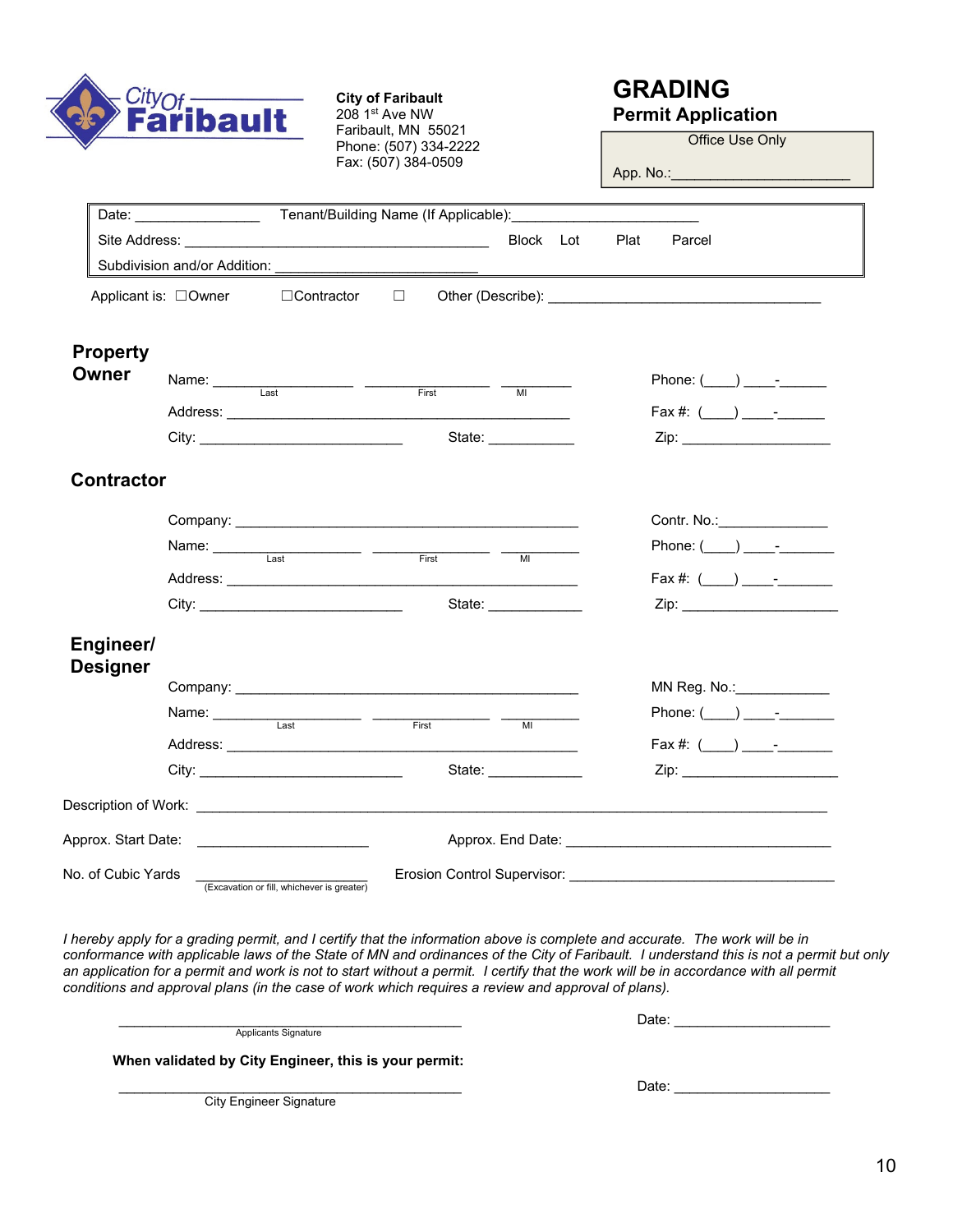#### **CONSTRUCTION SITE EROSION CONTROL REQUIREMENTS**

#### **NOTE: A SILT FENCE IS REQUIRED IN THE FOLLOWING AREAS: ALL AREAS ADJOINING PUBLIC STREETS AND BACK TO PROPERTY LINES. THIS SHALL BE INSTALLED PRIOR TO EXCAVATING OR A STOP WORK ORDER WILL BE ISSUED.**

All construction site activity in the City of Faribault shall include the necessary precautions to control and mitigate the erosion of soil, sediment, silt, gravel, or other material onto adjacent roadways and properties. The Property Owner and/or Permit Holder for the construction site shall be responsible for complying with the requirements set forth below, including activities by subcontractors, suppliers, or others involved with the construction project. The list represents minimum requirements for all sites – larger projects or projects located on erosion prone or erosion sensitive sites may be subject to additional measures at the direction of the City Engineer or the Building Official.

- 1. All materials tracked or otherwise deposited on roadways adjacent to a construction site or on roadways being used as haul routes for material being delivered to or being removed from a site shall be cleaned daily, unless more frequent cleaning is required by the City.
- 2. All material, which is deposited on adjacent roadways as a result of a precipitation event, shall be removed,

including the cleaning of storm sewer or overland drainage ditches, within 24 hours following the event.

3. Construction sites will be required to install silt fencing in all areas that adjoin public streets and back to the

property line and any property line where soil can run on an adjoining property line that is established. For more

severe erosion problems, additional measures shall be taken, such as installing hay bales, constructing berms or

sediment traps, or taking other actions, which reduce or eliminate erosion from the site. Should an access onto

the site be desired, a rock entrance or other similar entrance will be required. The silt fence shall be dug in or

installed so as to protect the adjacent properties and maintained until all lawn or landscaping is installed.

- 4. Should the Property Owner/Permit Holder fail to clean the material from the roadway as need/directed or fail to install the appropriate erosion control measures, the following steps may be taken:
	- a. A Stop Work Order will be issued on the project and shall remain in effect until such time as the necessary cleaning and installation of erosion control measures in complete.
	- b. The City will contract for the necessary cleaning and installation of erosion control measures and bill the Property Owner/Permit Holder for said work. A Certificate of Occupancy will not be issued until such time as payment(s) for the work has been made.
	- c. Issuance of additional permits to the Permit Holder for other construction projects within the City of Faribault will be withheld until such time as corrective action is completed.

|          |      |         | the Property Owner/Permit Holder for the construction activity taking |
|----------|------|---------|-----------------------------------------------------------------------|
|          | Name |         |                                                                       |
| place at |      |         | in the City of Faribault declares that I have read,                   |
|          |      | Address |                                                                       |

understood, and will abide by the conditions listed above regarding erosion Control on this project.

Signed